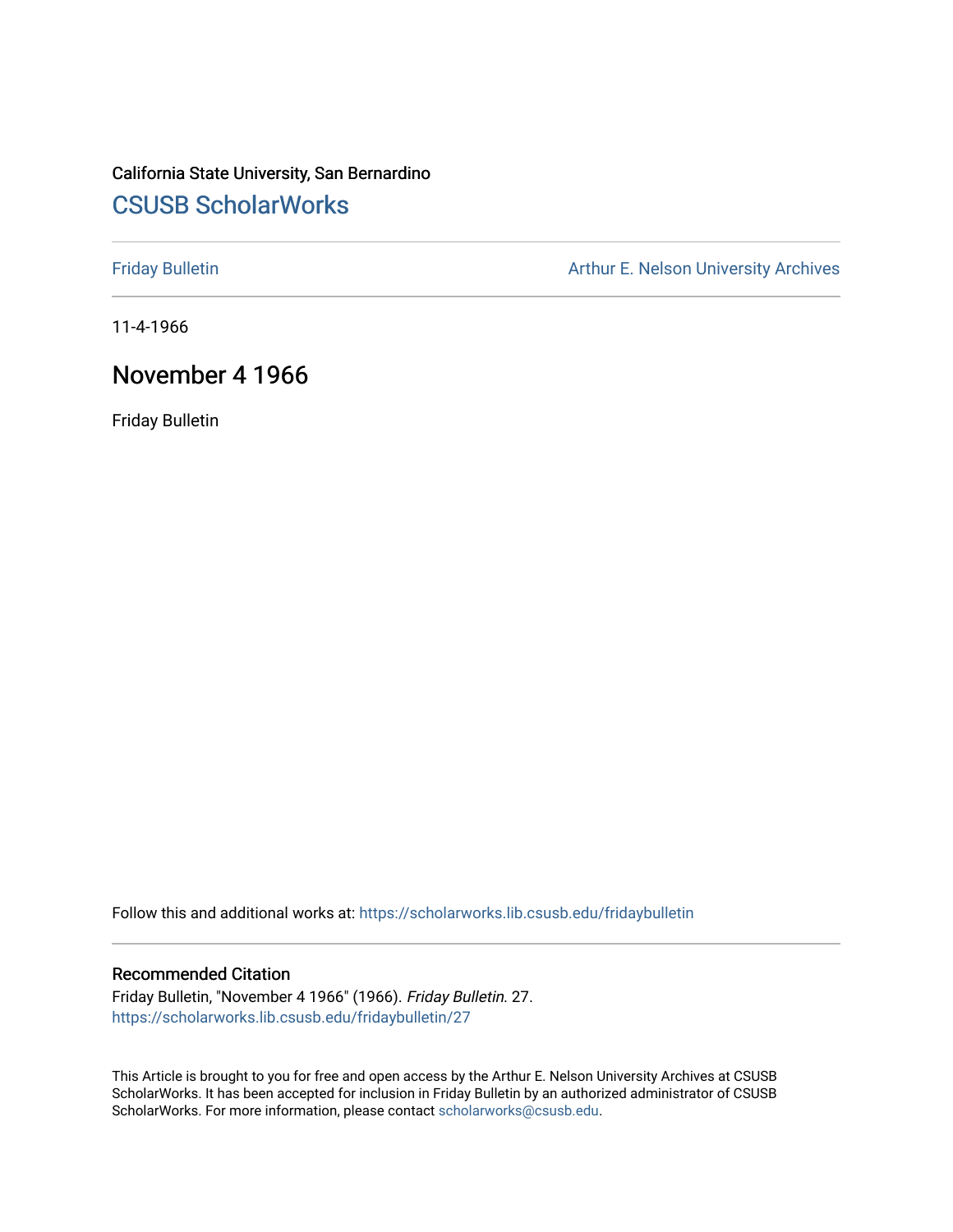# CALIFORNIA STATE COLLEGE RECHIVEAN BERNARDINO California State College at San Bernardino rinv A 1966 LIBRARY The BULLETIN November 4, 1966

#### **AMA PRODUCTION**

Tickets are still available in the Humanities Division for the perfor nces of "The Burnt Flower-Bed" on November 11, 12, 18, and 19. Invitations been sent to near-by high schools for interested students to attend iss rehearsal" performances on Thursday, November 10, Wednesday, November and Thursday, November 17. A demonstration video-tape will also be taken la private firm.

### **LIDAY**

Friday, November 11, Veterans'Day, will be an academic and administra**holiday.** 

### **LEGE CHORUS**

Staff members are again encouraged to come and sing on Tuesdays, 3:30 ;30 in C-116.

### **JLTY WIVES**

First major event of the year - a tour of the Mission Inn in Riverside luncheon to follow - is scheduled for Tuesday, November 8 at 11:00 am. Robert Harrison is chairman, with Mrs. Russell DeRemer, Mrs. Ronald Barnes Mrs. James Crum serving on the committee for the event.

### **JTION:** Whose art is showing?

FIER: Pottery by Leonard Farwell is on exhibit through November 15 at the erside Fine Arts Guild's Little Gallery in the Mission Inn (Riverside). In daily from 10:00am to 5:30pm except Sunday, when the hours are noon to jopm.

### :,-FOLY CAMPUS

Our closest neighbor in the State College system achieved self-adminiswhion by action of the Board of Trustees at their meeting October 27 in Angeles. The college, formerly administered as a branch of Cal-Poly, San s Obispo, will now be known as California State Polytechnic College, Kelloggorhis. Dr. Robert C. Kramer, formerly vice-president, was named president the trustees.

### [RBCTORY

*M* 

The Publications Office is in the process of compiling and printing a pretory of personnel which would give home addresses and phone numbers as 1. as campus listings. If you have changes of address or phone number, we  $\Lambda$ d appreciate your keeping this office informed.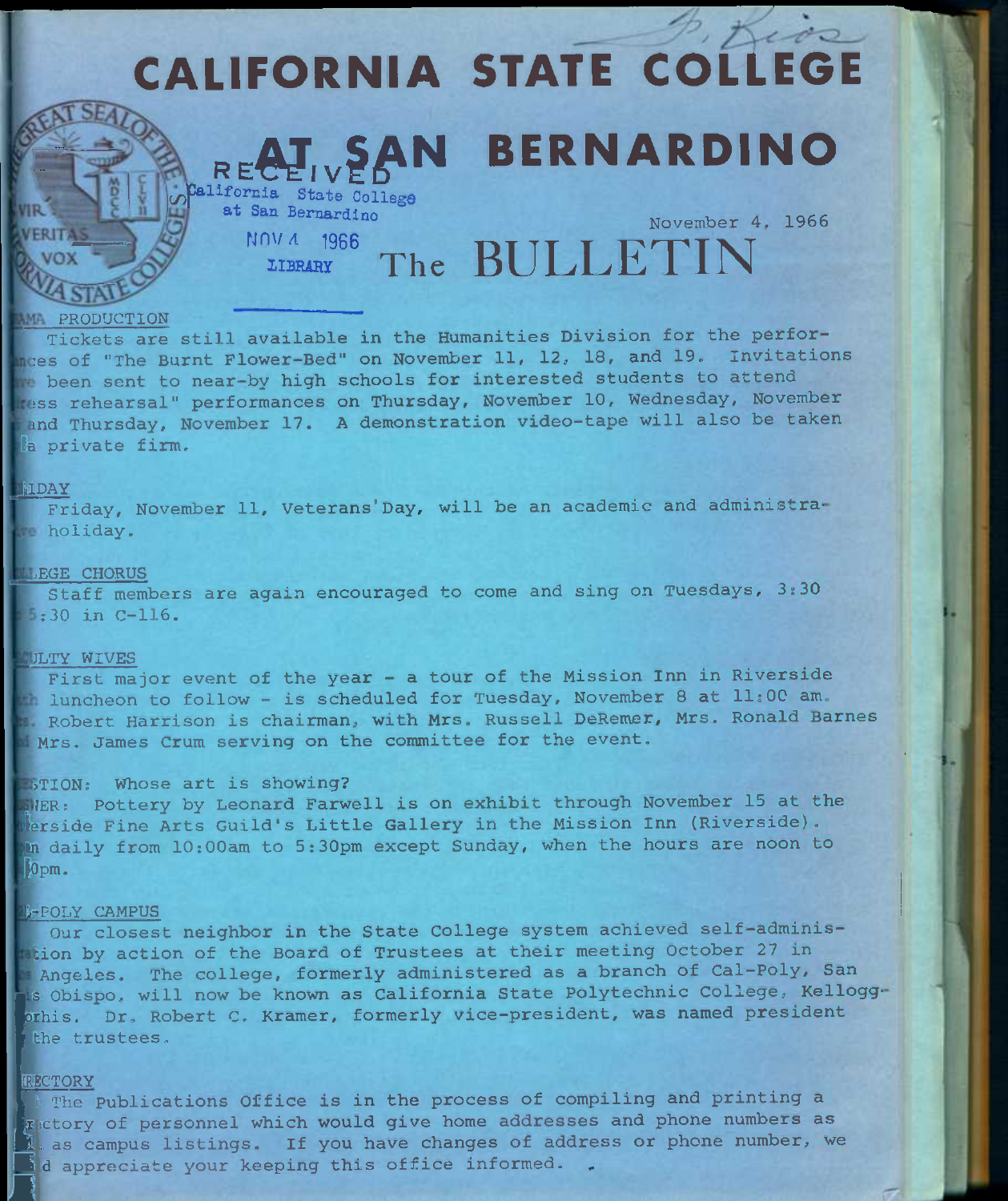### **SYMPHONY**

Membership applications for the 1966-67 season of the San Bernardino ^ Symphony Association are available in the Publications Office, A-197. It appears that the Los Angeles Philharmonic will not be able to offer a season of symphony concerts this year, so consider the advantage of the local Association. First of four concerts is Thursday, November 17.

### PROPOSITION 2

Members of the College Faculty and Staff are indebted to the Inland Empire Citizens Committee for "Yes on Proposition 2." The twenty-one member led by James K. Guthrie and Earl Reynolds as Co-chairman, have given their support to the passing of the current bond issue for higher education. They have been instrumental in raising over \$2,000 from individuals in the community to help pay the cost of informing the public. Dean Joseph Thomas has worked closely with the Committee, giving much of his spare time.

(Even if you don't believe in providing a college education for the coming generations of California citizens, vote for Proposition 2 to make Dean Thomas happy!)

#### STATE SERVICE CENTER

Mr. Adrian Dove, Manager of the new State Service Center, invited all : interested members of the faculty to an Open House on Saturday, November 5 from 1:00 to 5:00. The Center is located at 1653 Mt. Vernon Avenue (Mount Vernon Plaza). All public and private service agencies — employment, welfare, training, and rehabilitation, etc.--are offered here as a coordinated, program. In developing and operating the Center, Mr. Dove would like to be able to consult with the academic community,

### GRADUATE: RECORD EXAM

College seniors planning to seek admission to a graduate school may wi to take the Graduate Record Examination - for many schools it is required. The GRE will be administered at Valley College and at UCR on January 21, 1967 Arrangements can be made also to take the exam in Los Angeles on December 17. 1966. For either date, applications should be submitted as early as possible Please advise senior students that information and applications forms are available in the office of the Dean of Students, A-104.

#### PLACEMENT FOR SENIORS

Doyle Stansel reports that this College is now a member of the Western College Placement Association. Main purpose of WCPA is to improve and coordinate placement practices through the cooperative efforts of 300 membe colleges and universities and organizations from business, industry and government. Inquiries concerning characteristics of the CSCSB senior class are starting to come to the Placement Office from large organizations. Seniors who will be graduating this year are invited to register at the Placement Office to receive the various services of that center.

### CONGRATULATIONS

To THE PAWPRINT for coming up with a masthead! Did you notice ours?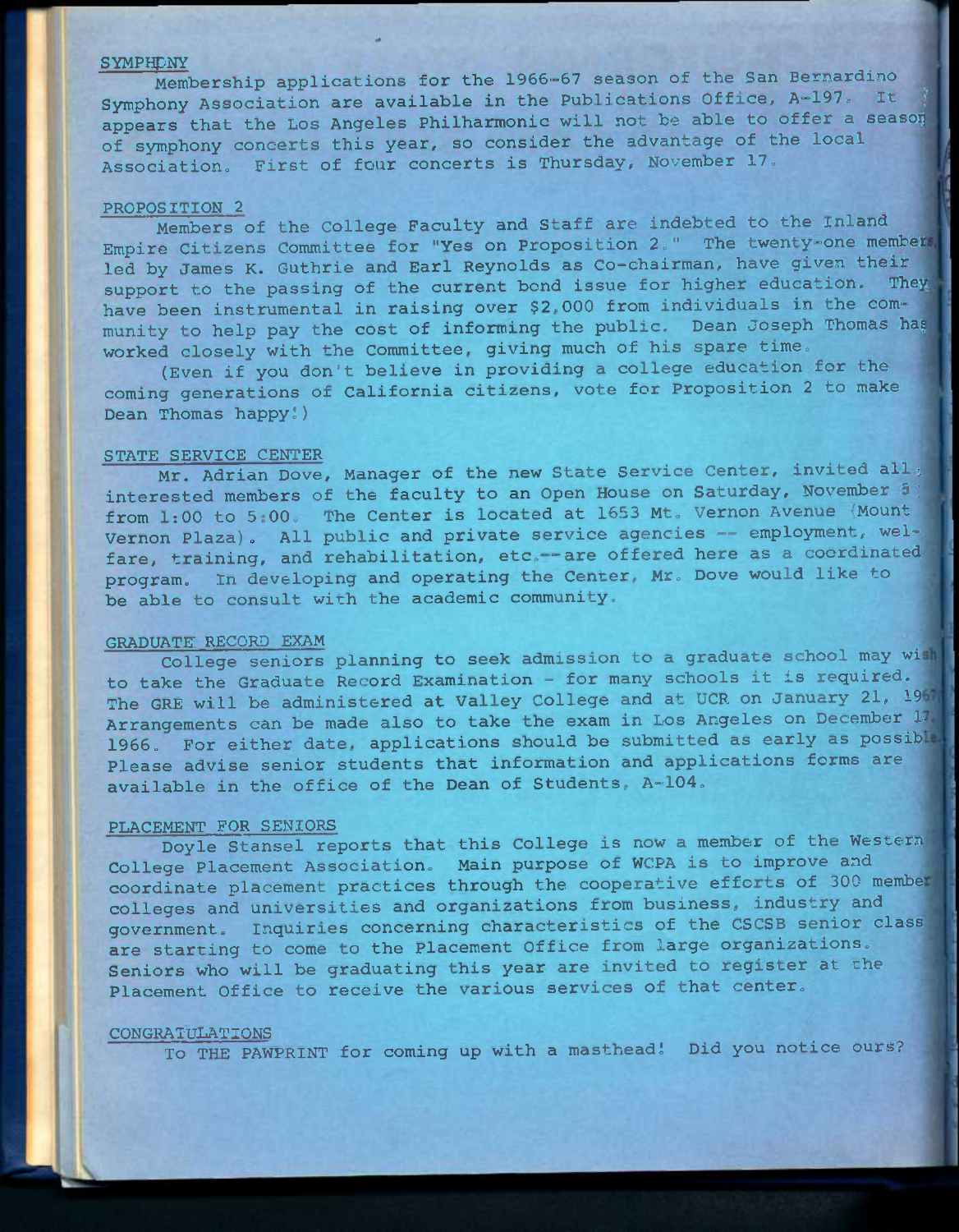# CALIFORNIA STATE COLLEGE **ESAN BERNARDINO** *<u>Ifornia</u>* State College at San Bernardino VOX NOV 4 1966 IIBRAR7 November 4, 1966 **The BULLETIN**

 $\mathbb{Z}^n$ 

### **PAM PRODUCTION**

Tickets are still available in the Humanities Division for the perfor- **Indices of "The Burnt Flower-Bed" on November 11, 12, 18, and 19. Invitations** mme been sent to near-by high schools for interested students to attend **Ites rehearsal" performances on Thursday, November 10, Wednesday, November** in and Thursday, November 17. A demonstration video-tape will also be taken w a private firm.

### **MIDAY**

Friday, November 11, Veterans'Day, will be an academic and administra**the holiday.** 

### **DEGE CHORUS**

Staff members are again encouraged to come and sing on Tuesdays, 3:30 :30 in C-116.

### **THULTY WIVES**

First major event of the year - a tour of the Mission Inn in Riverside Whiluncheon to follow - is scheduled for Tuesday, November 8 at  $11:00$  am. **I.E. Robert Harrison is chairman, with Mrs. Russell DeRemer, Mrs. Ronald Barnes** Mrs, James Crum serving on the committee for the event.

### WEBTION: Whose art is showing?

WER: Pottery by Leonard Farwell is on exhibit through November 15 at the iverside Fine Arts Guild's Little Gallery in the Mission Inn (Riverside). daily from 10:00am to 5;30pm except Sunday, when the hours are noon to ipm.

### **FPOLY CAMPUS**

Our closest neighbor in the State College system achieved self-adminis-Ition by action of the Board of Trustees at their meeting October 27 in Angeles. The college, formerly administered as a branch of Cal-Poly, San Obispo, will now be known as California State Polytechnic College, Kellogg ishis. Dr. Robert C. Kramer, formerly vice-president, was named president the trustees.

### **ECTORY**

The Publications Office is in the process of compiling and printing a **Rectory of personnel which would give home addresses and phone numbers as All as campus listings.** If you have changes of address or phone number, we **Muld appreciate your keeping this office informed.**